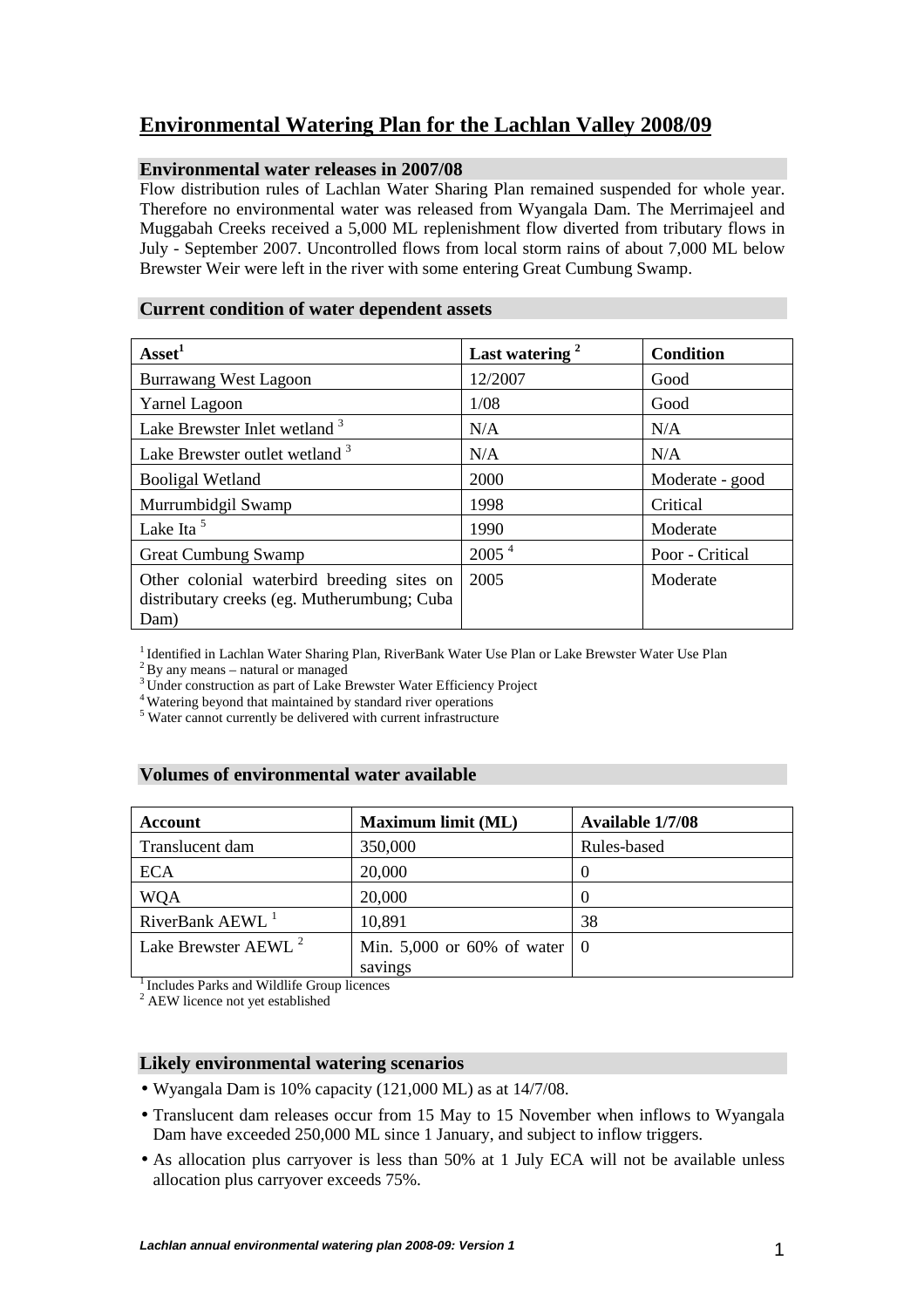- Translucent dam releases, ECA and WQA are not expected to become available while the Water Sharing Plan (WSP) is suspended. For WSP flow rules to be turned back on, it is likely that inflows to Wyangala Dam of more than 400,000 ML (about 38%) are required. Above average rainfall for 2-3 months is required for this scale of inflows.
- While the WSP remains suspended, increases to GS allocations may be made if Wyangala Dam exceeds about 24%, as occurred in 2005/06. If this occurs, there will be allocations to AEW licences.
- Dry conditions are favoured for Lachlan catchment during July- September.
- While the WSP remains suspended and in the absence of an established Environmental Water Advisory Group, tributary flows will be managed for the environment by DWE on advice from State Water and the Lachlan Customer Services Committee (CSC). DECC is a member of the CSC.
- Recommendations for July September period are:
	- Currently, the first 57,000 ML of tributary flows will be used for essential supplies.
	- The next 25,000 are directed to the environment (Great Cumbung) with flows between 82-200,000 ML being shared (50:50) between general security access licences and the environment.
	- Beyond 200,000 flows will be diverted to Lake Brewster, depending on status of construction works
	- Lachlan CSC meets again 11 August 2008
- In summary:
	- Low probability of translucent flows from Wyangala Dam under WSP for period to August 2008
	- $\triangleright$  Low probability of any ECA water
	- $\triangleright$  Low probability of GS allocation and therefore any water available under adaptive environmental water licence
	- $\triangleright$  Low-moderate probability of tributary flows up to 82,000 ML
	- $\triangleright$  Any volumes of available adaptive environmental water are likely to be less than 1,000 ML.

## **Objectives for environmental water use for 2008/09**

## **A. Under average to slightly wet conditions**

- 1. To fill and retain water in Murrumbidgil Swamp for at least 6 months.
	- *Reason: condition currently critical and declining. Flooding is essential to retain some of the river red gums alive and provide best chance of preventing loss of ecological character. Requires delivery of a replenishment flow (takes approximately 50 days) in Merrimajeel Creek and at least an additional 1,000 ML of environmental water. Liaise with Merrimajeel Muggabah Creeks Trust.*
- 2. To retain the reintroduced population of the threatened purple-spotted gudgeon in Burrawang West Lagoon

*Reason: DPI Fisheries reintroduced purple-spotted gudgeons to this site in 2006, with the aim that recruitment will spread the species further in the Lachlan River. RiverBank is supporting this reintroduction by supplying water when necessary to ensure permanent habitat. An approximate maximum of 150-200 ML of adaptive environmental water is likely to be required if there are no flows in Goobang or Yarrabandai Creeks and State Water restricts current flow access arrangements.*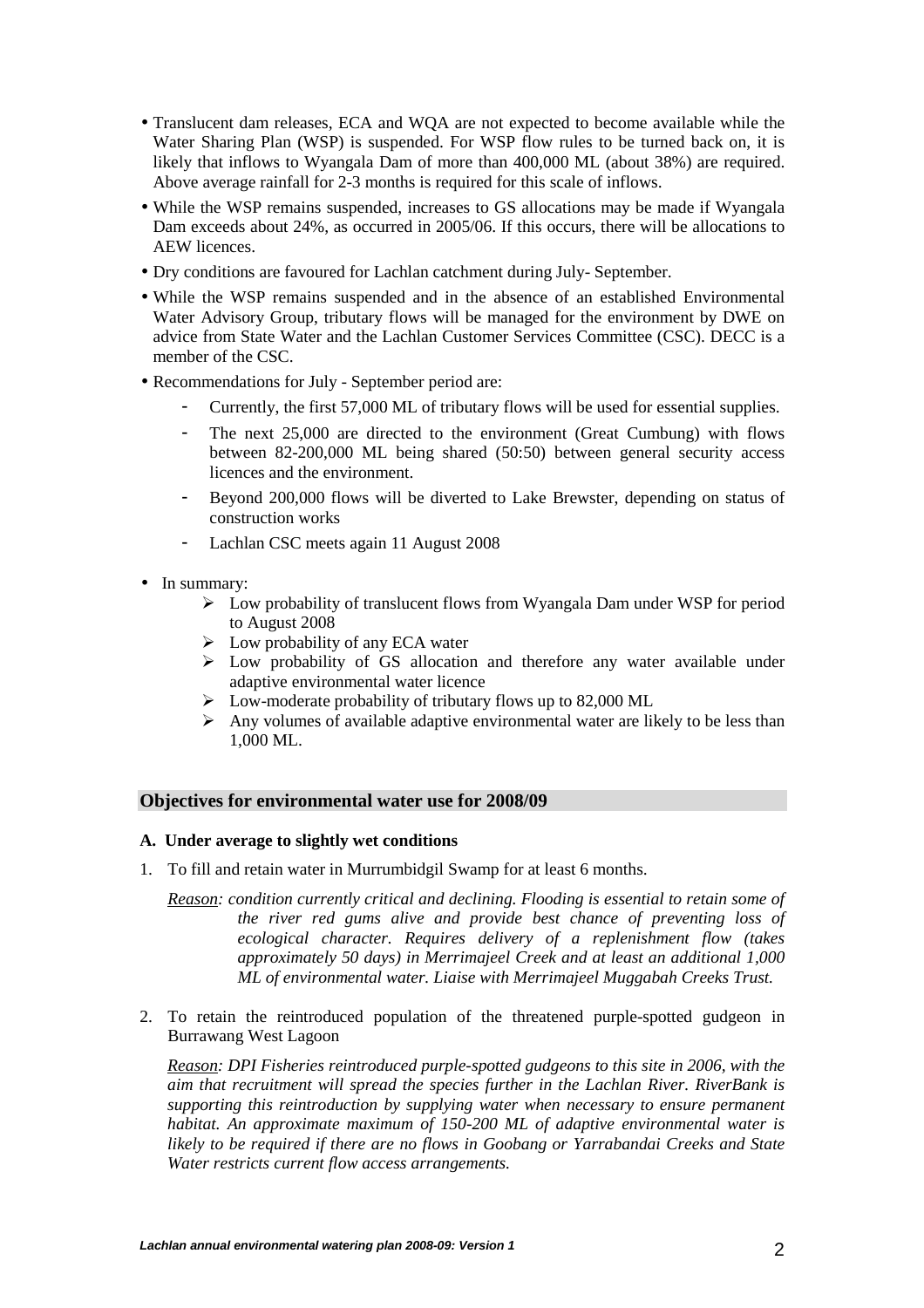3. To create 20 hectares of wetland by inundating Yarnel Lagoon during spring – early summer. Flooding is to stimulate frog breeding opportunities and to provide an opportunity for brolga breeding. Approximately 300 ML of adaptive environmental water are required to flood this wetland for 4-6 months.

*Reason: A benchmarking ecological study highlighted the potential for this wetland to contribute to frog diversity. A resident pair of brolgas, rare in this region of NSW and threatened at the State level, has bred previously when conditions were suitable. These conditions can now only be created by active management of water.* 

## **B. Under wet to very wet conditions**

Above plus:

4. To inundate all the common reed-beds and significant areas of fringing river red gum woodland in the Great Cumbung Swamp.

*Reason: The terminal Great Cumbung Swamp requires a minimum of 25,000 ML before any measurable ecological benefit occurs. Volumes in the order of 50,000 ML are required to inundate some river red gum woodland. River red gums are currently severely stressed or dead.* 

5. To maintain and allow to complete any colonial waterbird breeding event initiated by replenishment or environmental flows.

*Reason: Ibis (1,000s) and spoonbills (100s) bred in wetlands of Merrowie Creek during 2005/06 in response to delivery of a replenishment flow. Such unexpected breeding responses may become more frequent. The ECA was established under the WSP for this purpose. However, there will be no ECA water available until Wyangala nears full capacity.* 

## **C. Under dry conditions**

Unlikely there will be any environmental water available for discretionary use. If some is available, likely to be used for objectives 2&3.

## **D. Other opportunities**

Negotiations are underway with other landholders for supply of adaptive environmental water to various wetlands in the Lower Lachlan. These are well advanced for lagoons on Lilydale near Booligal. If the arrangements are finalised and small volumes of water (<200 ML) become available, these lagoons will be supplied with water to deliver wetland habitat maintenance flows and to stimulate waterbird breeding opportunities.

*Reason: these small wetlands are strategically located such that they are readily watered, require small volumes and will act to provide seed sources (plants and animals) for wetlands further downstream on the main Lachlan River, Merrimajeel and Muggabah Creeks.* 

| <b>Risk</b>                                             | Rating                         | Response                                                                                   |
|---------------------------------------------------------|--------------------------------|--------------------------------------------------------------------------------------------|
| Unpredictable weather $-$ turns drier than<br>expected  | High (likely $\&$ major)       | Review asset condition and future priorities for<br>watering.                              |
| Unpredictable weather $-$ turns wetter than<br>expected | Medium (unlikely $\&$ major)   | Additional wetting options possible – continually<br>assess volumes available              |
| Flow management is uncoordinated                        | Medium (possible $&$ moderate) | Establish flow advisory group; early and regular<br>communication with State Water and CSC |

## **Risks and mitigating strategies**